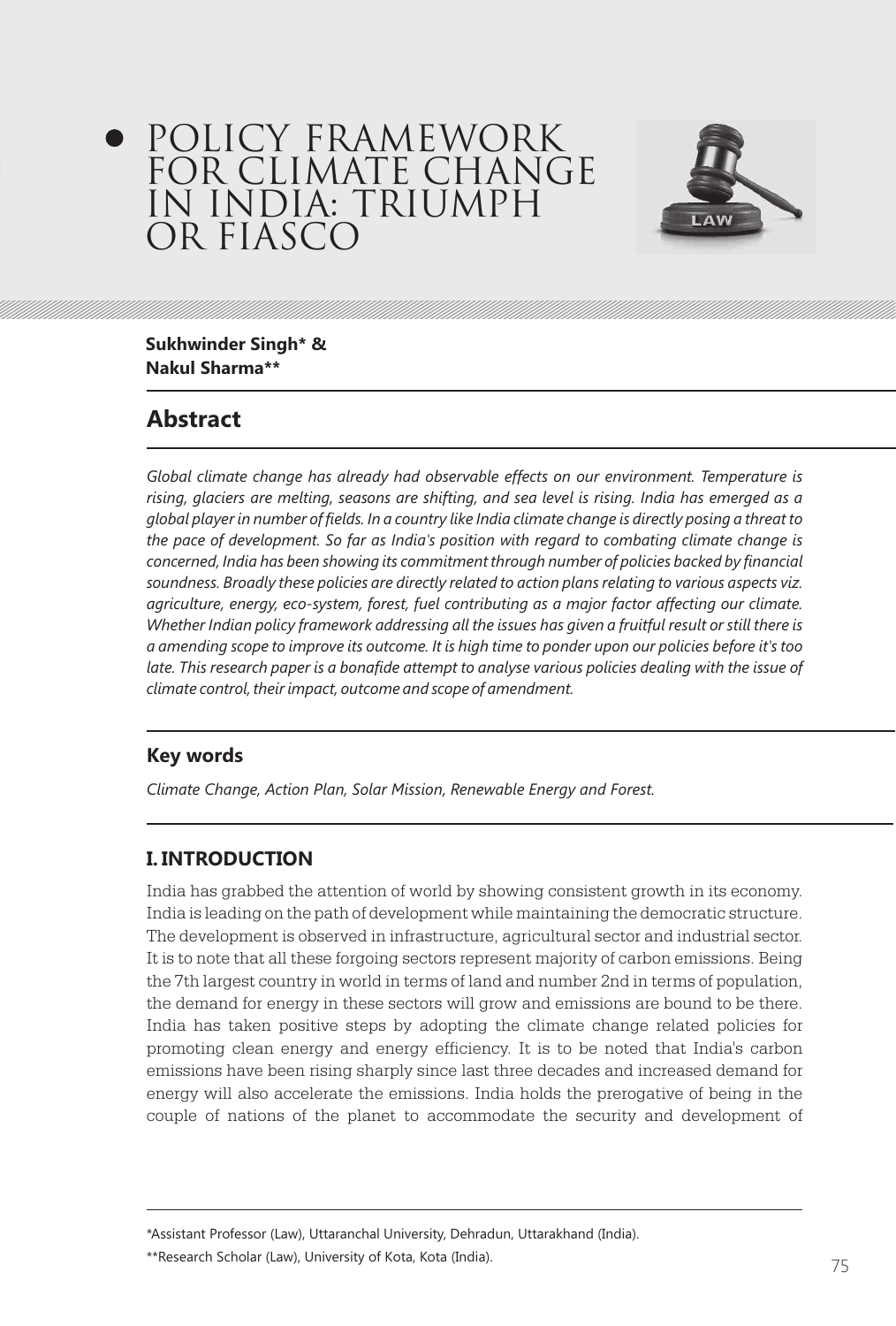environment by protecting the forests and wild life of the country through constitution. $^{\rm 1}$ 

While addressing climate change issue, India has shown its commitment by taking various measures that fulfills the objectives of the UNFCCC. $^{\rm 2}$  India has adopted several policies and measures that are relevant to climate change which manifests the voluntary commitment made by India towards the international community.

Almost 700 million rural population of India directly count upon the climate sensitive segments like agriculture, forests, fisheries and natural resources for their survival and livelihood.<sup>3</sup> It is worthy to note that developing countries are emitting around 2/3 share of global carbon<sup>4</sup> and India is leading country among developing countries, making it major player to initiate climate change policies and relevant framework.<sup>5</sup>

## **II. NATIONAL ACTION PLAN FOR CLIMATE CHANGE**

The NAPCC is an ambitious initiative by India. India has given a push to sustainability approach by adopting the NAPCC. Although, India is under no obligation to reduce its per capita emission as it is far below the world average level. The NAPCC is divided into 6 8 sub-missions for maintaining the overall growth to key sector in a sustainable manner.

#### **National Mission for Sustainable Agriculture**

Currently, the risk of climate change represents a test for sustainable agriculture  $\boldsymbol{\mathrm{ex}}$ pansion $^7$  for guaranteeing food security, equitable access to nourishment resources, improving sustenance options and providing fiscal stability at the national level. $^{\mathrm{s}}$ 

The issues to be looked under this Mission are dry land agriculture, access to qualified data, bio-technology and risk management.<sup>9</sup> It provides for: to devise key plans at the Agro Climatic Zone level so that full proof mechanisms are placed to territorial scales for Research and Development, Technology and Practices, Infrastructure and Capacity Building, and to improve agri-produce through planned methods, for example utilization of bio-technology to improve range of crops and livestock, advertising effective irrigation

5 *Id. at* 4

8 *Id* at II.

<sup>9</sup>National Action Plan on Climate Change, Prime Minister's Council on Climate Change,(2008), at 35.

<sup>1</sup> The Constitution of India, Art. 48A-Protection and improvement of environment and safeguarding of forests and wild life. "State shall endeavor to protect and improve the environment and to safeguard the forests and wild life of the country". (Inserted by the Constitution 42nd Amendment Act, 1976, sec. 10) (w.e.f. 3-1-1977). Art. 21, 51-A also guarantees the environment.

<sup>2</sup> India signed the UNFCCC on 10 June 1992 and ratified it on 1 November 1993. India acceded to the Kyoto Protocol on 26 August 2002.

<sup>3</sup> Jayant Sathaye, et. al., *Climate Change, Sustainable Development and India: Global and National Concerns,* 90 Current Science, No. 3, 314, 318 ( February 10,2006)

<sup>4</sup> Center for global development "Developing Countries Are Responsible for 63 Percent of Current Carbon Emissions" 8/18/15, Available at https://www.cgdev.org/media/developing-countries-are-responsible-63 percent-current-carbon-emissions (Last accessed on 18-02-2017)

<sup>6</sup> Prime Minister's Council on Climate Change , Government of India " National Action Plan on Climate Change", available at: http://www.moef.nic.in/downloads/home/Pg01-52.pdf (Last accessed on 18-02-2017)

<sup>7</sup>National Mission For Sustainable Agriculture- Strategies for Meeting the Challenges of Climate Change, 15, Department Of Agriculture And Cooperation Ministry Of Agriculture New Delhi (August 2010), at 2.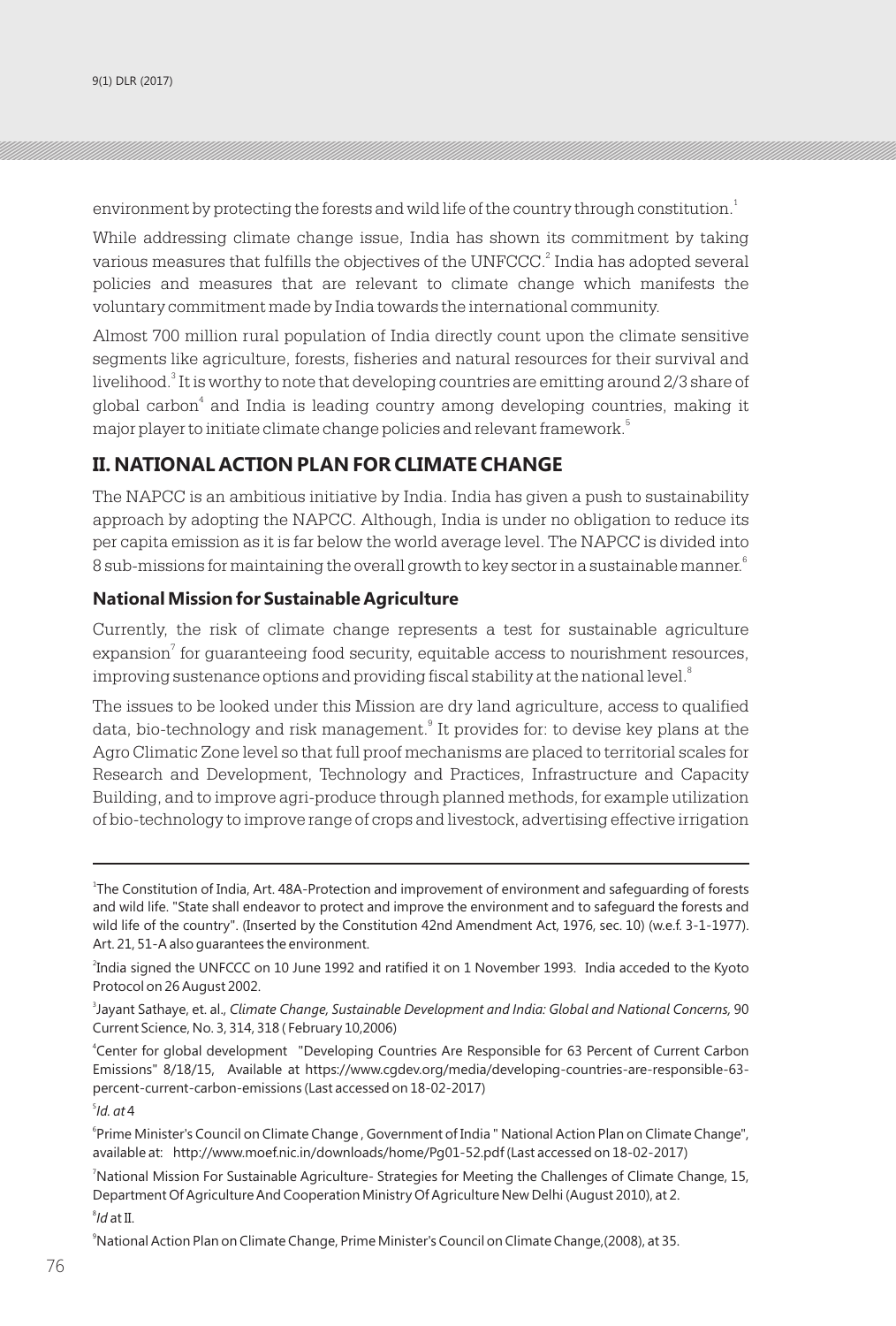

frameworks, exhibition of proper technology, capacity building and skill advancement.<sup>10</sup>

NMSA also included Rashtriya Krishi Vikas Yojana (RKVY),<sup>11</sup> National Horticulture Mission (NHM),<sup>12</sup> National Food Security Mission (NFSM) and National Agricultural Insurance Scheme (NIAS).<sup>13</sup> In addition to above issues, one of the important aspects is to focus on "on-farm and off-farm" agricultural technologies to combat with climatic catastrophe.<sup>14</sup>

#### <sup>15</sup> **National Mission for Enhanced Energy Efficiency**

The Mission includes several new initiatives. Perform Achieve and Trade (PAT) is to enhance the cost effectiveness in improving the energy efficiency of energy Intensive industries through certification of energy saving which can be traded".<sup>16</sup>

It incorporates issuance of Energy Savings Certificates (ESCerts) to units for energy efficiency upgraded in addition to their targets, which will include processes that require more than 50 percent of the fossil fuel consumption in India, and help in limiting CO2 emission. About 700 large energy consuming units and electricity generation plants in India would be put under obligation to limit their energy consumption by a fixed percentage.<sup>17</sup>

For maintaining the finance viability of this mechanism, establishments which can limit emission more than what is specified under the mechanism, such establishments will be issued ESCerts for the amount of energy saved. These ESCerts could be utilized by different energy intensive entity for meeting the mechanism's mandate, assuming that they find it exorbitant to meet their own specified targets.<sup>18</sup> Energy efficiency ratings were made mandatory for 4 key appliances i.e. refrigerators, air conditioners, tubelights and transformers.<sup>19</sup> The results of PAT Cycle I are outstanding, it not only achieved the

<sup>10</sup>See NMSA, *supra* note 6, at 11.

 $11$ Launched under XI five year plan. In the XI Five year Plan, Rs 27447 crores has been sanctioned under RKVY for taking up 5768 projects across various sectors, *available* at http://164.100.47.132 /paperlaidfiles/AGRICULTURE/State%20of%20Indian%20Agriculture%202012-13%20(English)%20with%20 cover.pdf

<sup>&</sup>lt;sup>12</sup>Id.at. 86. The NFSM is currently under implementation in 482 districts of 19 States of the country.

<sup>13</sup>At present the scheme is being implemented by 24 states and two UTs. *See* Economy, available at: http://www.indiainbusiness.nic.in/economy/agriculture2.htm

<sup>&</sup>lt;sup>14</sup>National Mission on Sustainable Agriculture, available at http://nmsa.dac.gov.in/

<sup>&</sup>lt;sup>15</sup>India's cabinet approved the National Mission on Enhanced Energy Efficiency (NMEEE) on 24th June, 2010. India: Taking on Climate Change Post-Copenhagen Domestic Actions, 2, available at: http://moef.nic.in/downloads/public-information/India%20Taking%20on%20Climate%20Change.pdf

<sup>&</sup>lt;sup>16</sup>S.P.Garnaik, National Mission for Enhanced Energy Efficiency, Bureau of Energy Efficiency, 3, (2010) *available* at http://www.moef.nic.in/downloads/others/Mission-*SAPCC-NMEEE*.pdf

<sup>&</sup>lt;sup>17</sup> Sanjay Dube, et al., *Can the Learning's from International Examples Make the 'Perform Achieve and Trade (PAT) Scheme' Perform Better for India,* 11, (March, 2011), available at http://www.emergentventures.com/docs/A%20Discussion%20Paper%20on%20India-s%20Perform%20%20Achieve%20and %20Trade%20(PAT)%20Scheme.pdf

<sup>&</sup>lt;sup>19</sup>India's cabinet approved the National Mission on Enhanced Energy Efficiency (NMEEE) on 24th June, 2010. India: Taking on Climate Change Post-Copenhagen Domestic Actions, 2, available at : http://moef.nic.in/downloads/public-information/India%20Taking%20on%20Climate%20Change.pdf at 3. 76 77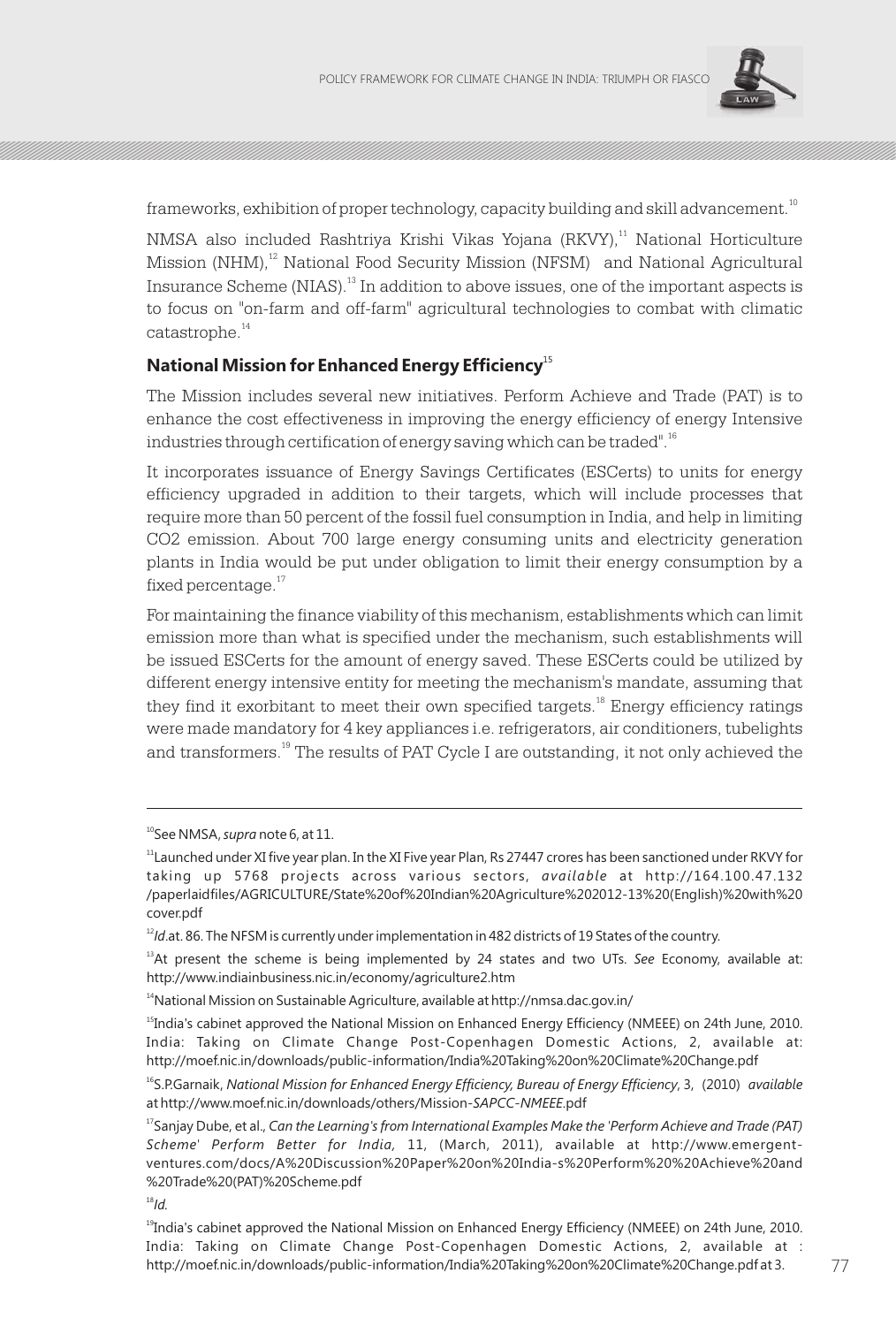target set for the years 2012- 2015, rather exceeded by more than 30 percent in terms of oil saving. $20$ 

The other initiatives of NMEE include *Market Transformation for Energy Efficiency, the Programme of Activities, Energy Efficiency Financing Platform, Framework for Energy*  <sup>21</sup> *Efficient Economic Development.* The NMEE has saved 700 Billion INR till March 2017 through "The Ujala Scheme"<sup>22</sup> and PAT both.<sup>23</sup>

#### **National Mission for a Green India**

The Green India Mission acknowledges the potentials and impacts that the *"forest and other natural ecosystems have on atmosphere adaptation/mitigation and food, water, environmental and employment security of tribal and forest dwellers, in particular, and*  the country at a greater level<sup>"</sup> in the relation to climate change.<sup>24</sup> The objectives of the Mission are: to increase forest blanket on 5 m. ha. of forest/non-forest terrains and enhanced quality of forest cover on an additional 5 m. ha., and to increase yearly CO2 sequestration by 50 to 60 million tonnes in the year 2020.<sup>25</sup>

Under the budget of 2011-12, the central government has allotted Rs. 200 crores from National Clean Energy Fund for the initiation of GIM. $^{26}$  A sum of Rs. 4,500 crores for every year has been reserved for the GIM, and breaks in prerequisite, if any, will be met from outside financing. $^{27}$  In the year, 2014, government has allocated a sum of Rs. 460 Billion for GIM for next 10 year. $28$  The financial commitment by government shows positive approach for combating climate change issues.

#### **National Mission on Sustainable Habitat**

The NMSH plans to make urban areas sustainable by enforcing changes in *"energy*  efficiency in buildings, management of solid waste and shift to public transport".<sup>29</sup>

<sup>24</sup>National Mission for Green India, at 1.

<sup>25</sup>*Id*. at 6.

<sup>26</sup>Pranab Mukherjee, Ministry of Finance, Budget of 2011-2012, (Feb 28, 2011), *available* at: http://indiabudget.nic.in/budget2011-2012/ub2011-12/bs/bs.pdf, at 19.

<sup>29</sup>PM Approves Mission On Sustainable Habitat, The Economic Times, Jun 20, 2010 available at: http://economictimes.indiatimes.com/features/dateline-india/pm-approves-mission-on-sustainablehabitat/ articleshow/6069320.cms

<sup>&</sup>lt;sup>20</sup>Press Information Bureau ,Government of India, Ministry of Power, Ministry of Power issued more than 38 lakhs Energy Savings Certificates to Industries , issued on 22-March-2017, available at http://pib.nic.in/newsite/PrintRelease.aspx?relid=159670

<sup>&</sup>lt;sup>21</sup>M. Ramesh, Energy efficiency 2.0', available at http://www.thehindubusinessline.com/specials/energyefficiency-20/article9631198.ece

 $^{22}$ In this scheme, the replacement of incandescent bulbs are done with LED bulbs

<sup>&</sup>lt;sup>23</sup>M RAMESH, Energy efficiency 2.0', available at: http://www.thehindubusinessline.com/specials/energyefficiency-20/article9631198.ece,

<sup>27</sup>Sujatha Byravan & Sudhir Chella Rajan, *An Evaluation Of India's National Action Plan On Climate Change*, 21, (July 2012), available at: http://www.indiaclimatemissions.org/download/NAPCC%20 Evaluation.pdf

 $^{28}$ Neha Sethi, CCEA approves Rs.46,000 crore Green India Mission, available at: http://www.livemint.com/Politics/vmQa48zjStIKQiLx5m6wWN/CCEA-approves-46000-crore-Green-India-Mission.html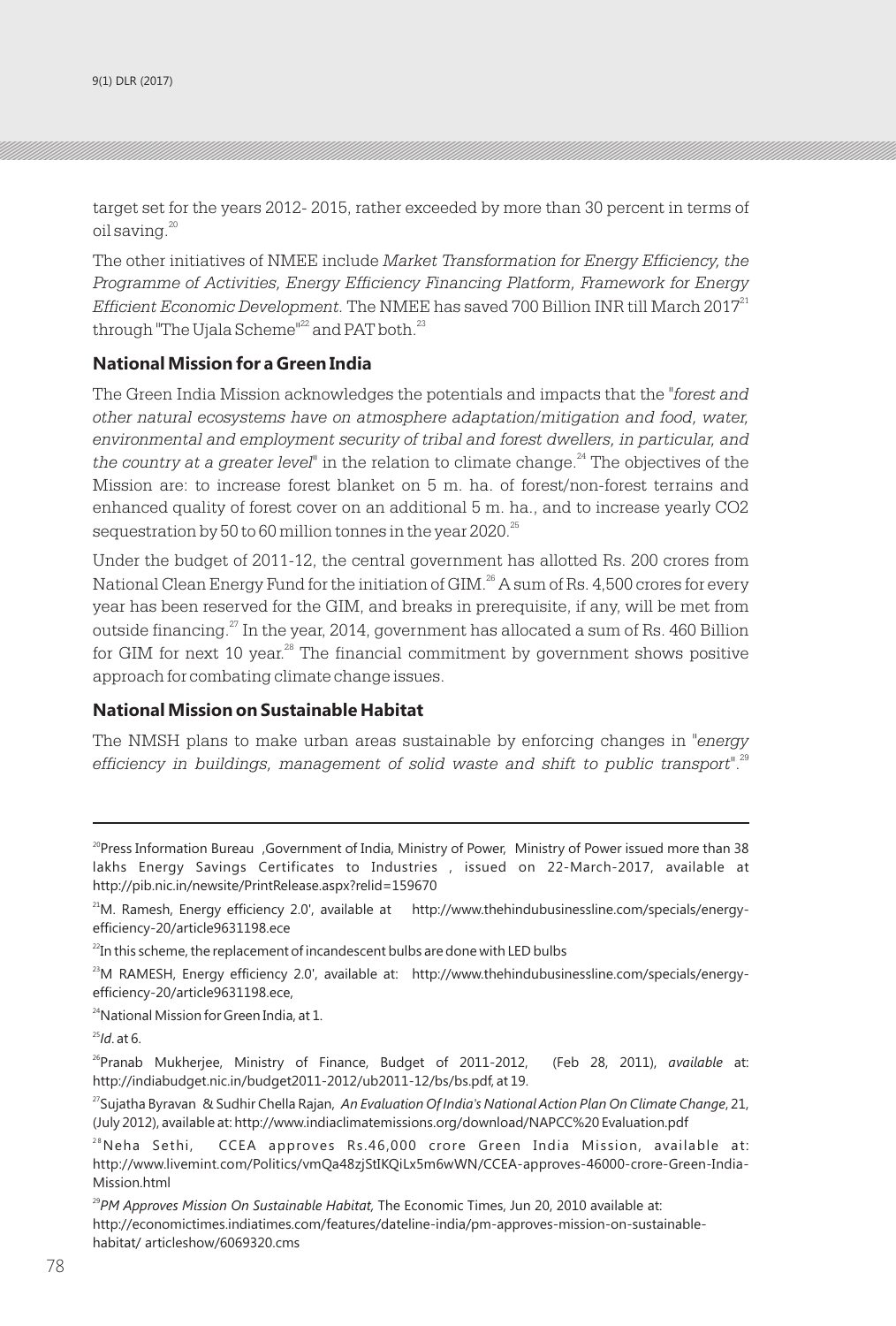

Sustainable habitat underlines the idea that *"achieving a balance between the economic*  and social development of human habitats together with the protection of the *environment, equity in employment, shelter, basic services, social infrastructure and*  <sup>30</sup> *transportation"*. The NMSH covers following aspects: extension of the Energy Conservation Building Code which provides for design of new and bigger commercial buildings to manage energy consumption in best possible way;<sup>31</sup> better Urban Planning and Model Shift to Public Transport providing long run transport plans to promote the development of medium and small urban areas in best possible manner that affirms competent and suitable public transport;<sup>32</sup> recycling of Material and Urban Waste Management, the target would be the improvement of technology for generating electricity from waste. This also includes a major R&D programme, concentrating on *"bio-chemical conversion, waste water use, sewage utilization and recycling options, plasma conversion of waste of biological origin to liquid fuels"* that can be used as an alternate for conventional fuels wherever possible.<sup>33</sup>

Provision of Rs. 260 billion has been made for urban local bodies under the 13th Finance Commission<sup>34</sup>

#### **National Mission for Sustaining the Himalayan Ecosystem**

The Himalayan ecology is important for the livelihood of near about 1.3 billion people in Asian region. Natural geological wealth such as *"forestry, wild life, flora, fauna and biodiversity, snow, water bodies, traditional knowledge and mountain agriculture"*, portrays the peculiarity of region.<sup>35</sup> The NMSHE would endeavor to develop measures for maintaining and protecting the Himalayan glaciers and mountain ecological system by: increasing supervision of Himalayan ecological system with a focus on melting of Himalayan glaciers and its effect on downward water channels and other downstream  $\rm{15}$  socio-ecological activities; $\rm{36}$  and Facilitating community-based administration for safeguarding and developing the forest cover in the region. $\sigma$  In year 2014, government approved Rs. 4.5 billion for the same.<sup>38</sup>

<sup>33</sup>*Id*.

<sup>35</sup>National Mission for Sustaining the Himalayan Eco-System-Mission Document, at 7.

<sup>36</sup>*Id*. at 12.

 $37/d$ .

<sup>&</sup>lt;sup>30</sup>National Mission on Sustainable Habitat, at 6.

<sup>31</sup>*Id*. at 13-14

<sup>32</sup>*Id*.

<sup>&</sup>lt;sup>34</sup>Section 2, Summary record of discussions at the meeting chaired by the Principal Secretary to PM on 22.3.2010 to discuss the draft Mission Document for the National Mission on Sustainable Habitat.

<sup>&</sup>lt;sup>38</sup>Press Information Bureau, Government of India, Ministry of Science & Technology, "Approval for the National Mission for Sustaining Himalayan Ecosystem launched under the National Action Plan on Climate Change" 28- 2-2014, available at http://pib.nic.in/newsite/PrintRelease.aspx?relid=104353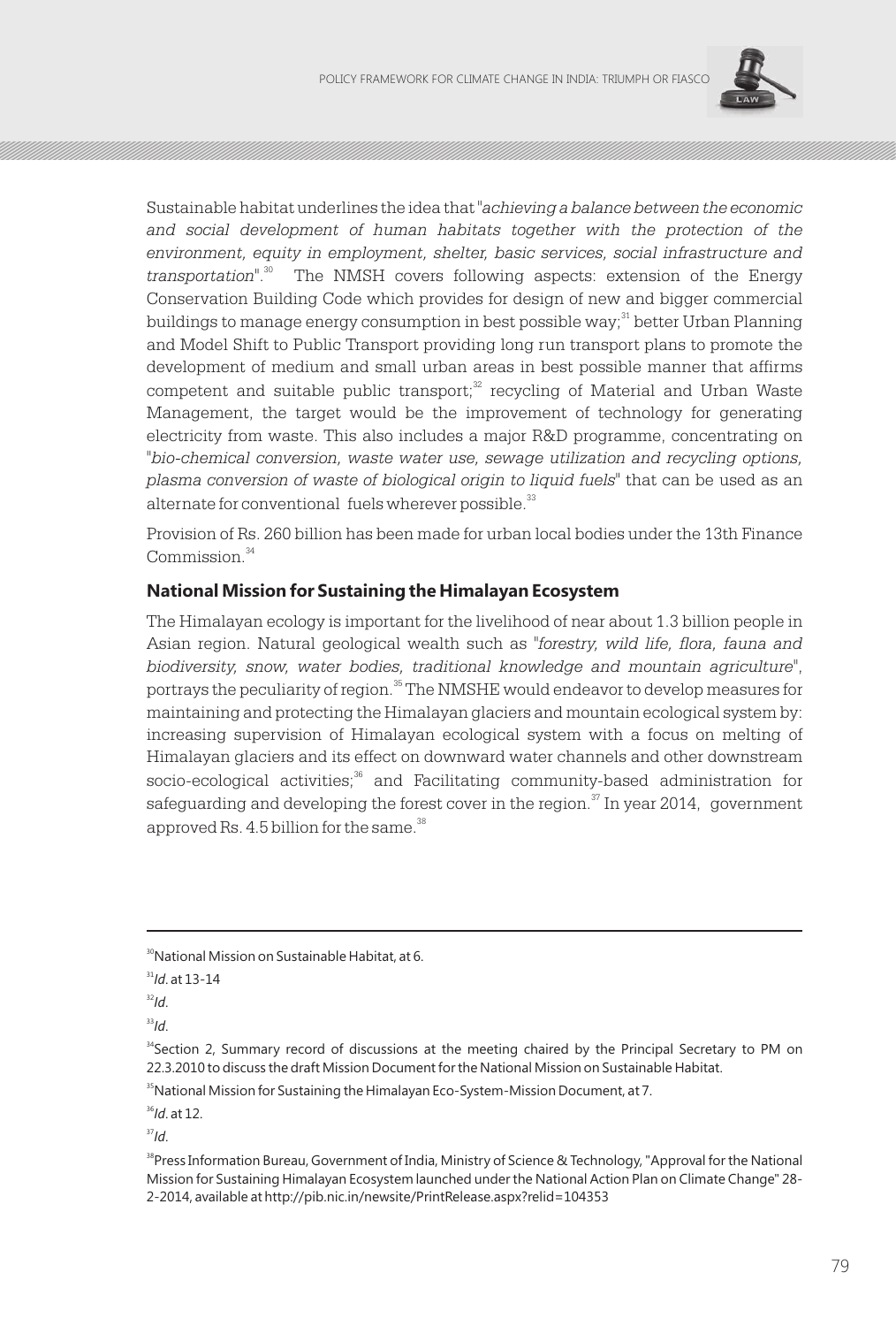### **National Mission on Strategic Knowledge for Climate Change**

Science plays a central role in addressing the issues related to environment and it is expected that technology should provide best possible and feasible remedy at the same time legal measure should observe the national response.<sup>39</sup> The fundamental objective of this mission is to firm the base and facilitate research capacity and giving strategic knowledge for climate change.<sup>40</sup>

The scientific programme under the mission includes *"National Carbonaceous Aerosols Programme; setting up of Long Term Ecological Observatories for Climate Change Studies; Coordinated Studies on Climate Change for North Eastern Region; and setting*  <sup>41</sup> *up of Centre for Climate Change Studies"*.

## **Jawaharlal Nehru National Solar Mission**

The Government of India formally started the JNNSM in November 2009 with certain aims to achieve 20,000 megawatts of on-and off-gird solar energy based on PV and CSP technologies by 2022 and increasing numeric count of solar oriented applications for example solar lighting, heater, and water pumps.<sup>42</sup>

The JNSSM plans to deal with the inadequacies of former plans through updated and more alluring feed-in-tariffs, a single window application process, and RPOs providing solar purchase mandate. Under the JNNSM, the NVVN is under an obligation to buy the costly solar power from developers and club it with low price coal based power before distributing the integrated power to the different enterprises at an attractive cost.<sup>43</sup> The cost of solar based electricity has been an important concern for the stakeholders but with the passage of time and technological development the tariff rates per unit have fallen up to 2.62 per unit and this is a positive sign for JNNSM.<sup>44</sup> JNNSM is divided into 3 phases, viz:

Phase 1: (2010-2013) sets target of500 MW of grid-connected and 200 MW of off-grid solar PV will be installed.<sup>45</sup>

Phase 2: (2013-2017) sets target of additional installations of 3,000-10,000 MW of combined PV and CSP capacity. For Phase 2, it will be mandatory to use cells and modules manufactured in India.<sup>46</sup>

Phase 3: (2017-2022) sets target of the off-grid solar capacity installations will reach 2,000 MW, on-grid capacity will reach 20,000 MW, 20 million m2 of solar thermal

<sup>41</sup>*Id*.

<sup>45</sup>*Supra* note 44. <sup>46</sup> *Id*.

<sup>&</sup>lt;sup>39</sup>National Mission on Strategic Knowledge For Climate Change-Mission Document, at 8.

<sup>40</sup>Rs. 1050 Crore on Strategic Knowledge for Climate Change, available at: http://hexagreen.com/environment/ rs-1050-crore-on-strategic-knowledge-for-climate-change

<sup>42</sup>Jawaharlal Nehru National Solar Mission-Towards Building Solar India, at 3.

 $43D$  S. Arora et al., Indian Renewable Energy Status Report-Background Report for DIREC . 78. 2010, Oct. 2010, *available* at: http://www.nrel.gov/docs/fy11osti/48948.pdf

<sup>&</sup>lt;sup>44</sup>Srikanta Tripathy, Solar tariff plunges to new low at Rs 2.62 per unit', May 10, 2017 Available at http://timesofindia.indiatimes.com/city/jaipur/solar-tariff-plunges-to-new-low-at-rs-2-62-perunit/articleshow /58608089.cms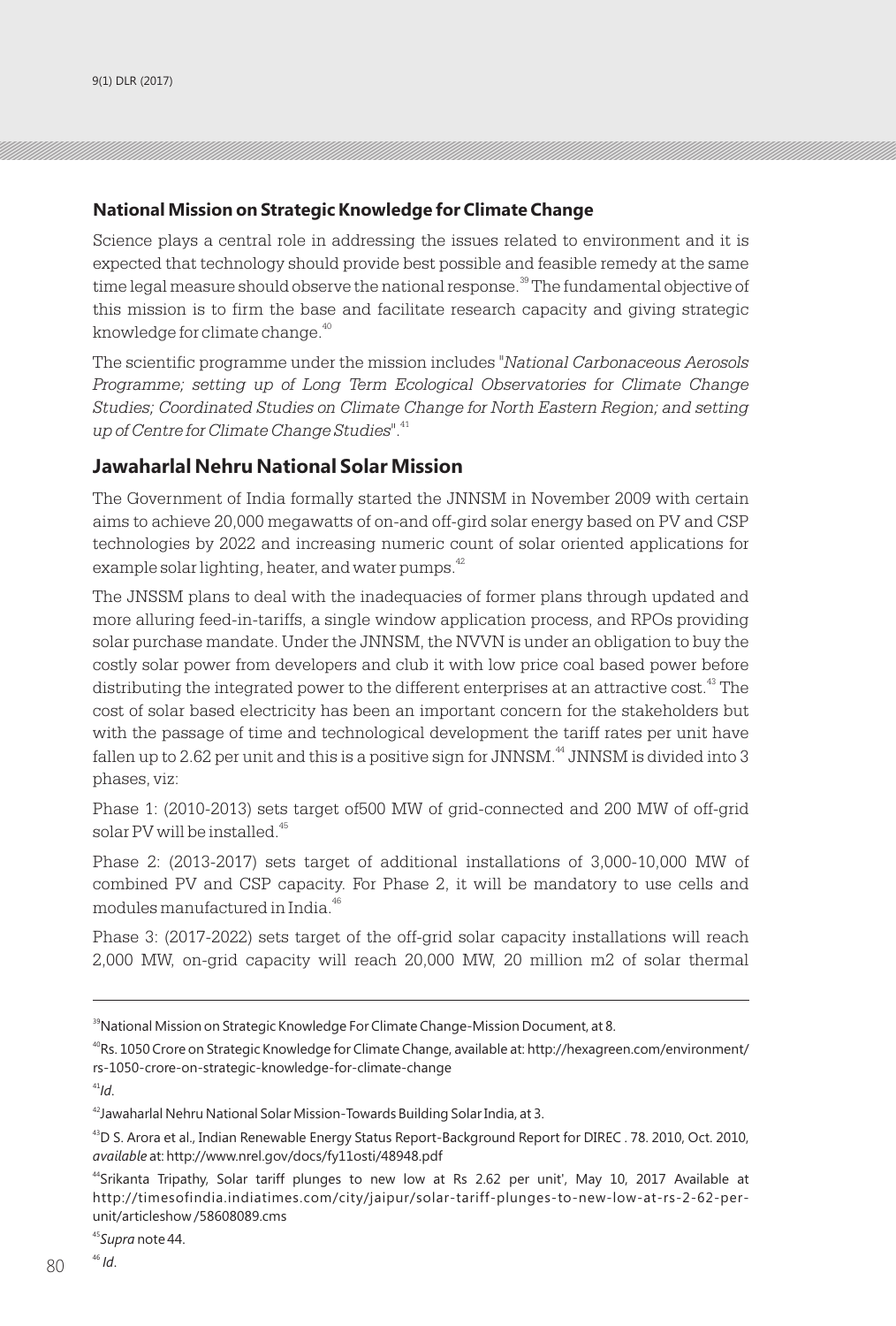

collector area will be installed, and 20 million solar lighting systems will be deployed in rural households.<sup>47</sup> Progress under JNNSM<sup>48</sup> is as follows:

| Solar PV   | Street Lighting | Home Lighting  | Solar Lantern  | Power Plants |
|------------|-----------------|----------------|----------------|--------------|
| Pump       | System          | System         | Lantern        |              |
| 7.373 Unit | 2.04.523 Units  | 7.48.676 Units | 7.31.202 Units | 9.142.60 KWP |

### **National Water Mission**

The objective of National Water Mission is *"conservation of water, minimizing wastage and ensuring its equitable distribution both across and within States through integrated*  water resources development and management<sup>". 49</sup> Five objectives have been recognized by the NWM are: detailed water data base in public sphere and evaluation of the impact of climate change on available water resources, advancement of citizen and state efforts <sup>50</sup> for *"water conservation, augmentation and preservation"*; proper care to susceptible region incorporating the over exploited territories; expanding water use efficiency by 20 percent; and advancement of basin level joint water resources management.<sup>51</sup>

A two-tier framework has been advised, one at the Central level and the other at the State level for making the regulation and road map for execution of the NWM.  $52$ 

# **III. FOREST POLICIES**

# **National Forest Policy, 1988**

It acknowledges that *"forests in the country have suffered serious depletion. This is attributable to relentless pressures arising from ever-increasing demand for fuel-wood,*  <sup>53</sup> *fodder and timber; inadequacy of protection measures"*. The basic objective of the policy is to *"increase the forest/tree cover in the country through massive afforestation and social forestry programmes, especially on all denuded, degraded and unproductive*  <sup>54</sup> *lands"*. The NFP has set the goal of at least *"one-third of the total landscape of the nation should be under forest or tree cover, while in the hills and in mountainous regions, it should be two-third of the area under such cover in order to prevent erosion and land*  <sup>55</sup> *degradation and to ensure the stability of the fragile eco-system"*.

In order to tackle the fuel, wood and fodder demand, a time bound plan of afforestation

<sup>49</sup>Comprehensive Mission Document of National Water Mission-Volume II, at iii-v.

<sup>47</sup>*See* Jawaharlal Nehru National Solar Mission-Towards Building Solar India

<sup>&</sup>lt;sup>48</sup>Central Statistics Office Ministry of Statistics and Programme Implementation, Government of India, Energy Statistics 2012 (Nineteenth Issue), at 29, available at: http://mospi.nic.in/mospi\_new/upload/Energy\_ Statistics\_2012\_28mar.pdf

<sup>51</sup>Ministry of Water Resources, available at: http://www.pib.nic.in/newsite/erelease.aspx?relid=71513 <sup>52</sup>*Id*.

<sup>53</sup>*See* Preamble to the National Forest Policy 1988.

<sup>54</sup>*See* Basic Objective of the National Forest Policy 1988.

<sup>&</sup>lt;sup>55</sup>National Forest Policy 1988, para 4.1. National Forest Policy 1988, para 4.1.  $81$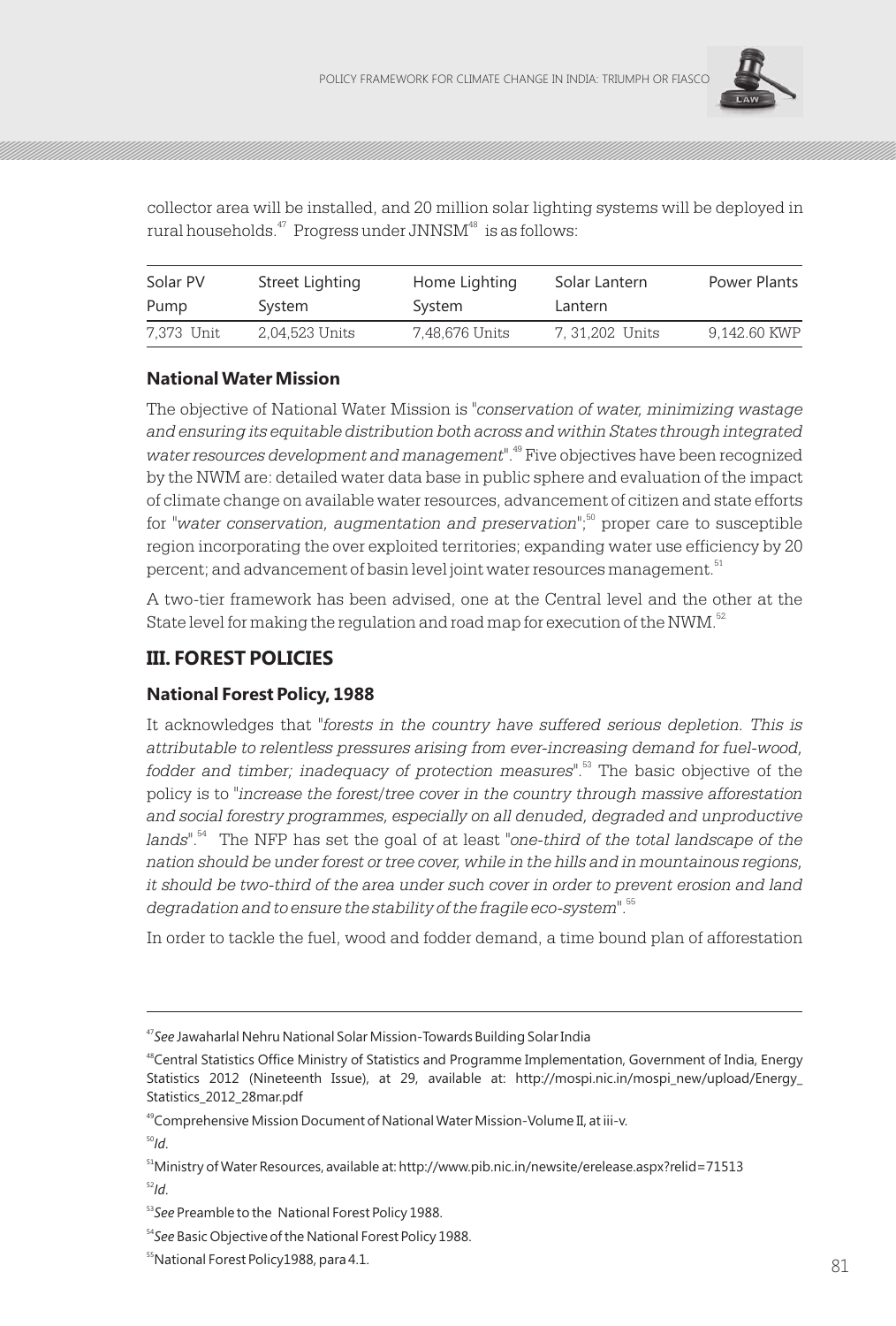and tree planting is need of the hour in national interest.<sup>56</sup> The Indian forests reported to have 6,662 mt carbons sink, enlisting a yearly augmentation of 38 mt of carbon since 1995 to 2005<sup>57</sup>

#### **The National Afforestation and Eco-Development Board**

The NAEB<sup>58</sup> is accountable for "promoting afforestation, tree planting, ecological restoration and eco-development activities in the country, with special attention to the *degraded forest areas and lands adjoining the forest areas, national parks, sanctuaries*  <sup>59</sup> *and other protected areas as well as the ecologically fragile areas"*.

#### **National Environmental Policy, 2006**

The NEP sets out climate change as a major challenge.<sup>60</sup> The substantial amount of resources would basically be needed for adaptation of measures for climate change  $\frac{1}{2}$  impact, if human miserableness is to be hedged.  $\frac{61}{2}$  The NEP charts out certain measures to address climate change: relying on various approaches which are beneficial in nature; supremacy to right to development; equitable claim over planet's environmental resources to all; to trace out the important areas which poses threat to India pertaining climate change, specially the likely effect on *"water resources, forests, coastal areas,*  agriculture, and health<sup>"62</sup> and promote domestic industry to engage in clean development mechanism.<sup>63</sup>

#### **The Compensatory Afforestation Fund Management and Planning Authority**

The Hon'ble Supreme Court has directed for the creation of a body for Management of Compensatory Afforestation Fund and collection of Net Present Value of forest lands<sup>64</sup> and in pursuance of the above direction, Indian government constituted an authority called CAMPA.<sup>65</sup> The apex court also ordered the Adhoc-CAMPA in absence of CAMPA.<sup>66</sup> The Indian government has constituted National CAMPA council to chart out <sup>67</sup> guidelines for the performance of state CAMPA. The CAMPA is *"a funding mechanism*  for enhancing forest and tree cover and conservation and management of wildlife".<sup>68</sup>

<sup>60</sup>The National Environment Policy, 2006 at.7.

<sup>61</sup>*Id*. at 42.

<sup>63</sup>*Id*. at 43.

<sup>56</sup>*Id*. at para 4.2.1.

<sup>57</sup>India's Forest and Tree Cover Contribution as a Carbon Sink, *available* at: http://envfor. nic.in/ modules/ aboutthe-ministry/CCD/Contri\_carbon\_sink.pdf

<sup>&</sup>lt;sup>58</sup>It came into existence in October, 1992.

<sup>&</sup>lt;sup>59</sup>Ministry of Environment & Forests, Annual Report 2004-2005-Regeneration And Eco-Development, at 75, available at: http://envfor.nic.in/report/0405/Chap-06.pdf

<sup>62</sup>*Id*. at 43

<sup>&</sup>lt;sup>64</sup>In the case of T.N. Godavarman Thirumulpad vs. Union of India, AIR2005SC4256, Supreme Court issued direction for the creation of CAMPA.

<sup>&</sup>lt;sup>65</sup>See Vide Extraordinary, Notification dated 23.04.2004, Ministry of Environment and Forest.

<sup>66</sup>*See* Guidelines for Investment Policy and Procedure for Investment of funds lying with Ad-Hoc CAMPA.

<sup>67</sup>*See* Ministry of Environment and Forest, F.No.13-1/2009-CAMPA, *available* at: http://envfor.nic.in/ downloads/public-information/CAMPA-order-dated-13.8.pdf

<sup>&</sup>lt;sup>68</sup>See Guidelines on State Compensatory Afforestation Fund Management and Planning Authority (State CAMPA). 82 CAMPA).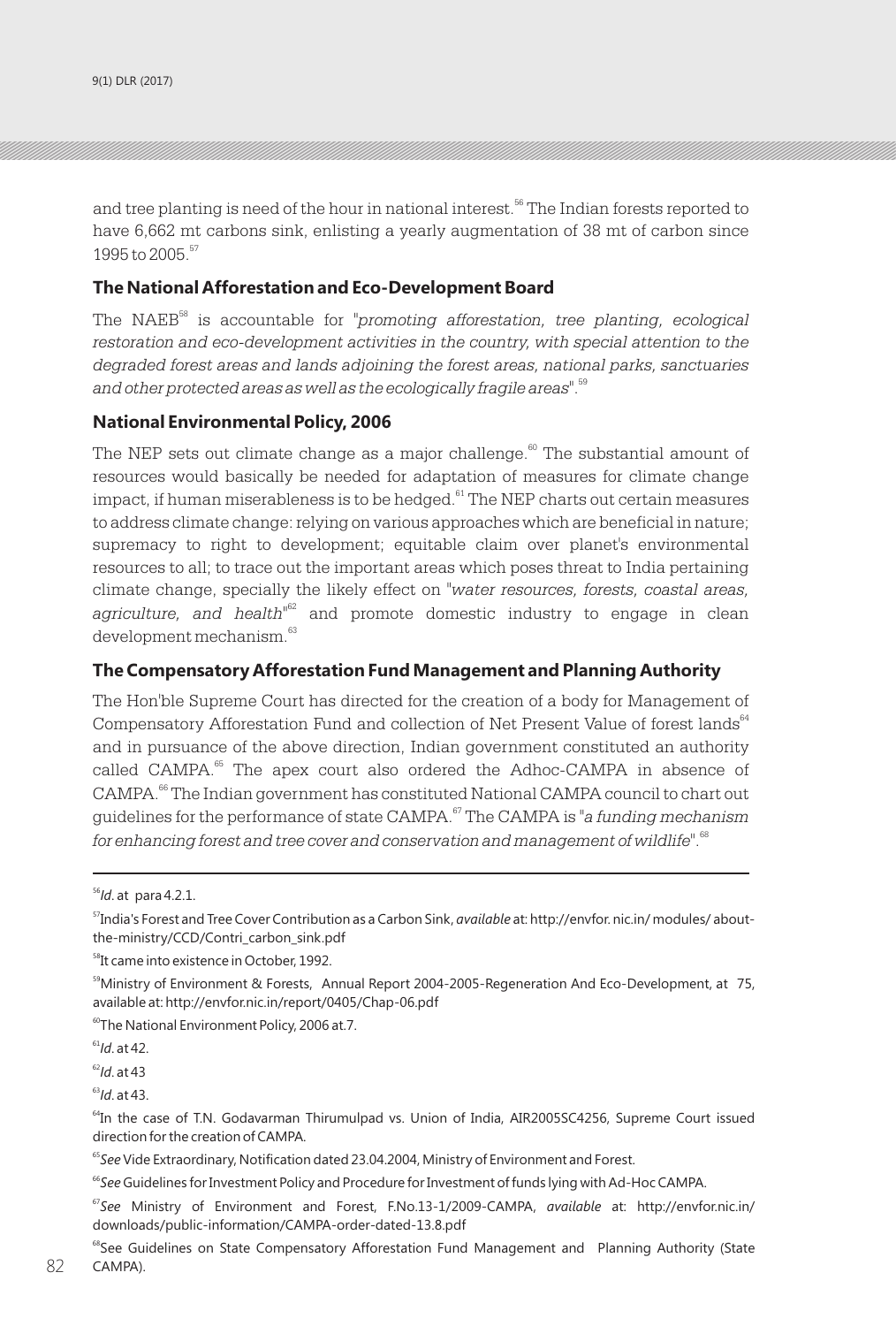

# **III. EMISSION REDUCTION POLICY**

#### **National Policy on Biofuel, 2009**

India shares the privilege of being in the fastest thriving economies on the globe, where it requires the adequate supply of energy to maintain the same. The major chunk of energy demands are met by the fossil fuels, which in term accelerate the carbon emission. In order to become independent in term of fossil fuels the NPB promotes the Bio-fuels (biodiesel and bio-ethanol) as an attractive renewable alternative to conventional fossil fuels.<sup>69</sup> The NPB provides that by the year 2017, a target of 20 percent combination of biofuels, both for the bio-diesel and bio-ethanol should be achieved.  $\degree$ 

# **IV. ENERGY POLICIES**

There have been major shifts in the way governments deal with energy related climate issues in recent years. Inclusion of sustainable development and tackling climate change have become the inherent part of energy planning, analysis and policy making in number of countries.<sup> $71$ </sup> On a factual note, commercial energy demand in India has increased by 70 percent in the recent four decades.<sup> $22$ </sup> So, it has become imperative to adopt detailed energies policies in India, the energy related policies and programmes are as follows:

#### **National Electricity Policy, 2005**

The aim of National Electricity Policy is to speed up the growth of the energy, giving supply of energy to all regions and ensuring the stake of consumers and different stakeholders at the same time acknowledging the accessibility of energy sources and  $\alpha$ <sup>73</sup> technology to use natural resources.<sup>73</sup> The policy stresses upon harnessing the energy from renewable sources of power as its one of the goal.<sup>74</sup>

The policy outlines following measures for the promotion and generation of renewable energy: non-conventional sources of energy being the most environment friendly there is an urgent need to promote generation of electricity based on such sources of energy";  $\frac{75}{10}$ efforts need to be made to reduce the capital cost of projects based on nonconventional and renewable sources of energy<sup>"; 76</sup> the strict application of Renewable Energy Purchase Obligations.; $\pi$  the SERC is empowered to fix relevant tariffs for renewable energy based

<sup>&</sup>lt;sup>69</sup>Policy Brief- National Policy on Biofuels, available at: http://www.indiaclimateportal.org/component /option,com\_policybrief/view,policybriefdetail/id

 $^{70}$ National Policy on Biofuels 2009, Ministry of New & Renewable Energy, Government of India.

<sup>71</sup>See IEA, *supra note* 42, at 3.

<sup>72</sup>Clean Technology Fund Investment Plan For India, 21, *available* at http://moef.gov.in/downloads/publicinformation/IP-CTF-2011.pdf

<sup>73</sup>National Electricity Policy -03-Feb-2005,*available* at:

http://pib.nic.in/archieve/others/2005/nep20050209.pdf

<sup>&</sup>lt;sup>75</sup>National Electricity Policy-2005, para, 5.12.2, at 16.

<sup>76</sup>*Id*.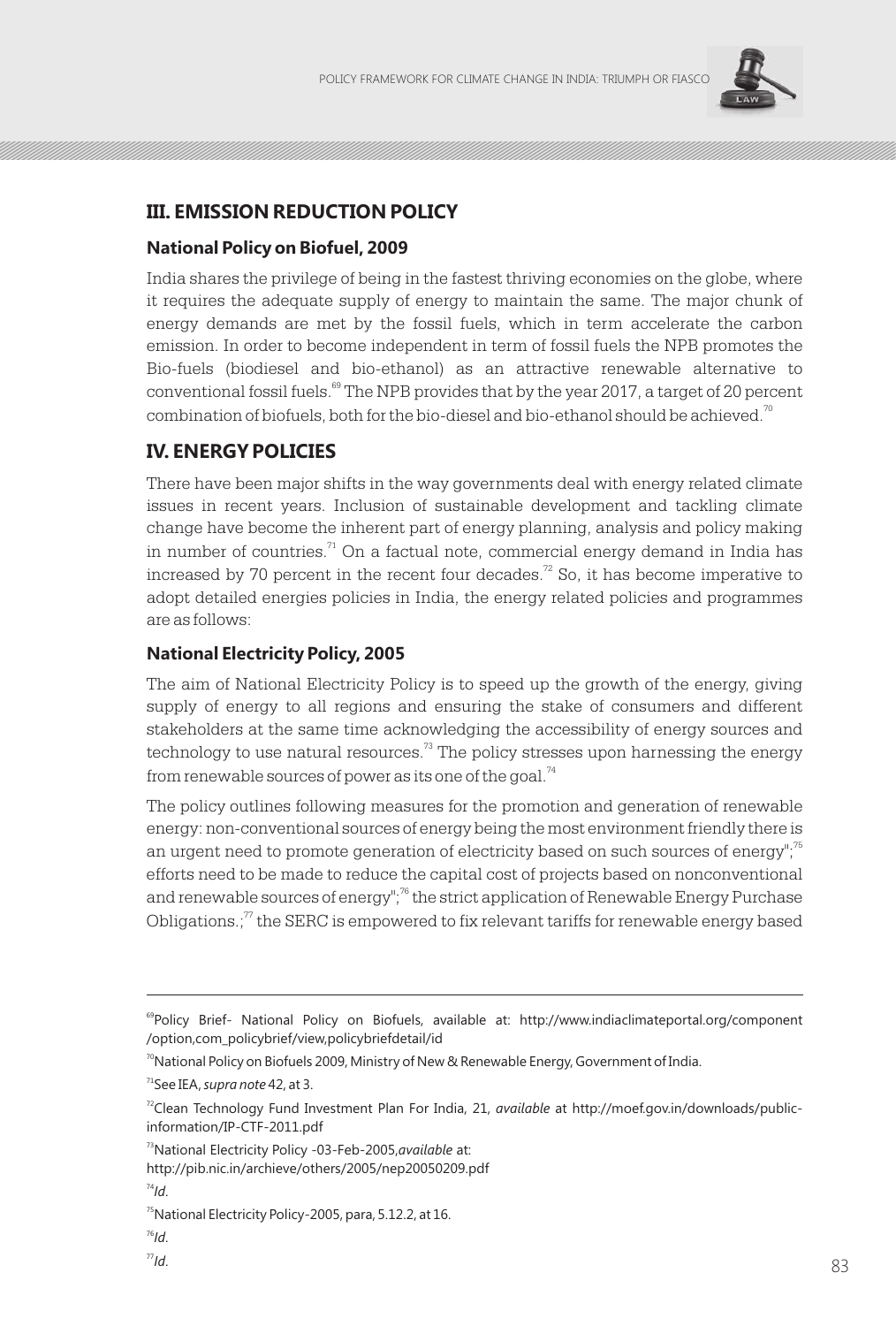power generations and purchase of electricity by DISCOMs, keeping in mind the competitive bidding process.<sup>78</sup>

#### **National Energy Labeling Programme, 2006**

Energy efficiency labeling on consumer appliances is an enlightening instrument that is extensively promoted and used over the European Union to increase awareness of environmental concerns, for example global warming.<sup>79</sup> The programme provides that *"the potential benefit of the scheme is substantial, as it could spur consumers to select*  more energy efficient products, which in turn would reduce the national electricity".<sup>80</sup> This programme addresses measures to promote the manufacturers to manufacture the energy efficient products and on the other hand this will also provide consumer to go for informed choice before finalising the energy appliances.<sup>81</sup>

#### **Energy Conservation Building Code**

The ECBC sets minimum energy standards for building, *"which is having a connected load of 100 kw or contract demand of 120 kw and above and is used or intended to be used*  <sup>82</sup> *for commercial purposes"*. Three categories of buildings i.e. a) Day use office buildings, b) BPOs, c) Shopping malls have been put in public sphere for labeling programme.<sup>83</sup> Currently 136 buildings have been earmarked for eligibility for issuance of label, while  $ESCO model<sup>84</sup>$  is being implemented for promoting energy efficiency measures in existing buildings through performance contracting.<sup>85</sup>

# **V. OTHER POLICIES FOR ENERGY SAVINGS**

#### **Bachat Lamp Yojana, 2008**

The BLY is an ambitious programme which endeavours to encourage the use of CFLs as a substitute for normal bulbs used in homes and otherwise. The CFL is to cost rupees 15 (the present rate for per CFLs varies from Rs. 80 to Rs. 100) which in turn likely to boost the use of these energy efficient product for every household.<sup>86</sup> A target of replacing  $400$ million normal bulbs has been set out which in turn likely to reduce around 4000 MW of

<sup>78</sup>*Id*.

 $^{81}$ *Id.* 

<sup>82</sup>The Energy Conservation Act, § 2 (c) (amended 2010).

<sup>83</sup>Energy Conservation, available at: http://powermin.nic.in/acts\_notification/energy\_conservation\_act/ introduction.htm.

<sup>84</sup>An ESCO, or Energy Service Company, is a business that develops, installs, and arranges financing for projects designed to improve the energy efficiency and maintenance costs for facilities over a seven to twenty year time period. ESCOs generally act as project developers for a wide range of tasks and assume the technical and performance risk associated with the project, available at: http://www.naesco.org/resources/esco.htm

<sup>85</sup>See Energy, *supra* note 79.

<sup>&</sup>lt;sup>79</sup>National energy labelling programme launched for electrical appliances, Jul 15, 2006, available at: http://www.downtoearth.org.in/node/8086

<sup>80</sup>Shri Sushilkumar Shinde, Union Minister of Power, Launch Of National Energy Labeling Programme, New Delhi, 2-3, (May 18, 2006) *available* at: http://powermin.nic.in/whats\_new/pdf/Minister\_speech\_on\_ National\_Energy.pdf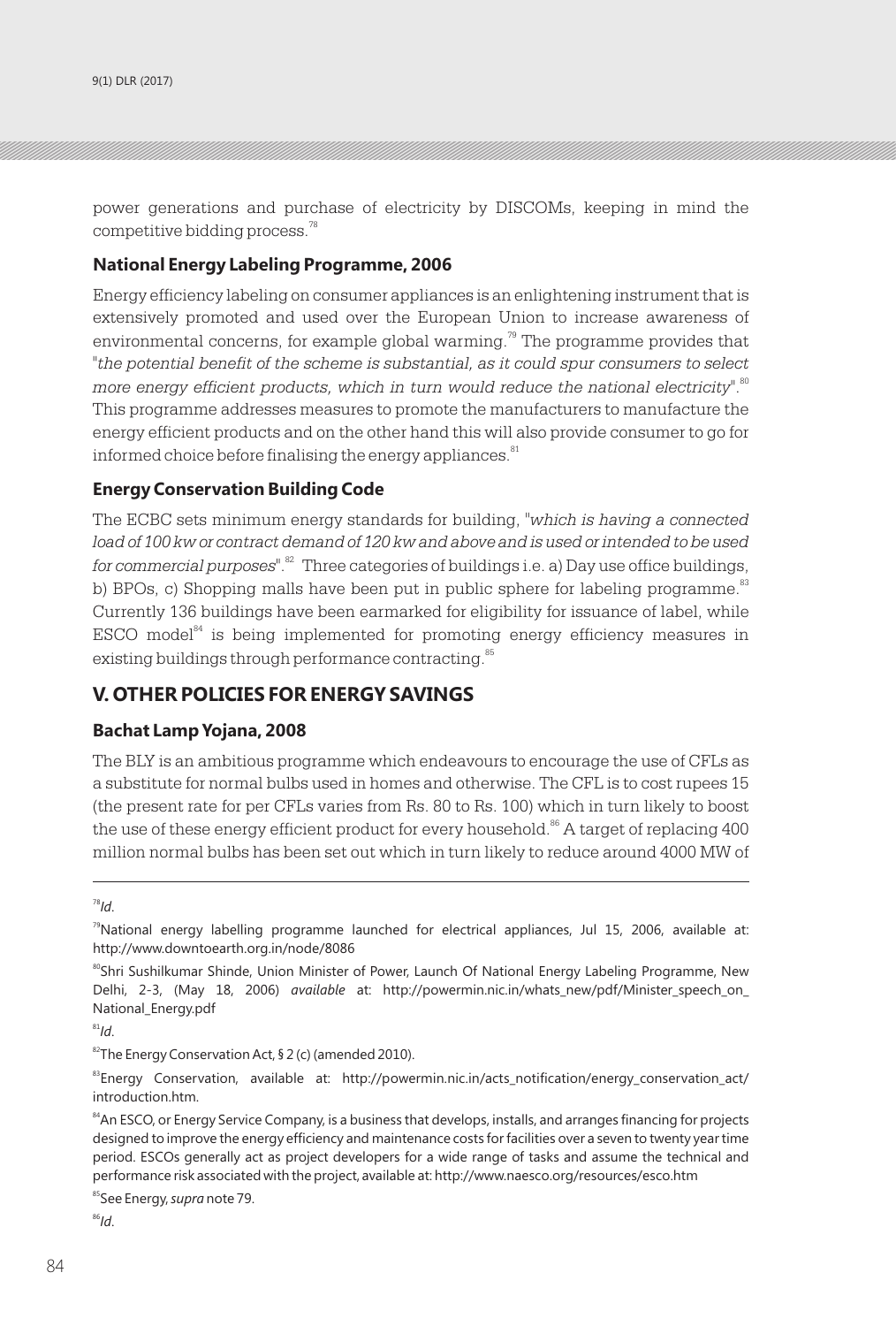

energy demand and a total reduction of 24 mt of CO2 per year.<sup>87</sup> The BEE has taken major promising step by developing a wide framework "BLY-PoA" for *"key CDM requirements, including the project baseline, additionality, methodology, monitoring protocols"* by which the assessment of reduced CO2 emissions would be carried out.<sup>88</sup> The major benefit for employing PoA methodology is that it minimizes the time and processing costs for registered projects.<sup>89</sup>

## **Clean Energy Cess on Coal**

A clean energy cess has been levied on coal at the price of 1 USD per ton, applicable to domestic coals as well as imported coal. The fund generated will be accounted to the NCEF for carrying out research of new projects in clean energy technologies and environmental remedial programmes.<sup>90</sup>

#### **Clean Development Mechanism**

In pursuant to decision take at COP-7, the Central Government has constituted the National Clean Development Mechanism (CDM) Authority for the purpose of safeguarding and improving the environment. $91$  Around 959 projects have been approved by the NCDMA.<sup>92</sup>

### **REDD**

The REDD is an international endeavour to generate encouragement for developing nation to save and manage their available forest resources, in order to combat climate change and to contribute in global movement. The REDD just not only provide for examining the deforestation and forest degradation but it also *"includes incentives for positive elements of conservation, sustainable management of forests and enhancement*  of forest carbon stocks<sup>". 33</sup> India is has no specific policy in this regards, but it is looking forward to implement it with the help of UNEP.

# **VI. CONCLUSION**

India's geographical position and going on social changes makes it highly susceptible to climate change, this compelled it to take serious interest for reducing the threat of climate change by making various legal and social initiatives. Indian position on emission cut is not synced with its energy, security, and economic growth law and policy. India has its genuine apprehensions about the impacts of climate change. Majority of Indian population are still do the cultivation and this is most sensitive sector with regard to impact of climate change. Decline in glacier levels, reduction in precipitation and frequent flooding in fertile lands results in shortage of usable water and that is directly related to crop production and livestock growth. Apart from this various national growth

<sup>87</sup>*Id*.

<sup>89</sup>See India, *supra* note 10 at 7.

<sup>90</sup>See India, *supra* note 10.

<sup>91</sup>National CDM Authority, available at: http://www.cdmindia.gov.in/constitution.php

<sup>92</sup>No. of Approved Reports, available at: http://www.cdmindia.gov.in/approved\_projects.php

<sup>93</sup>Jaimini Sarkar, REDD, *REDD+ and India*, 101 Current Science, No. 3, 265, 266 (Aug. 10 2011)